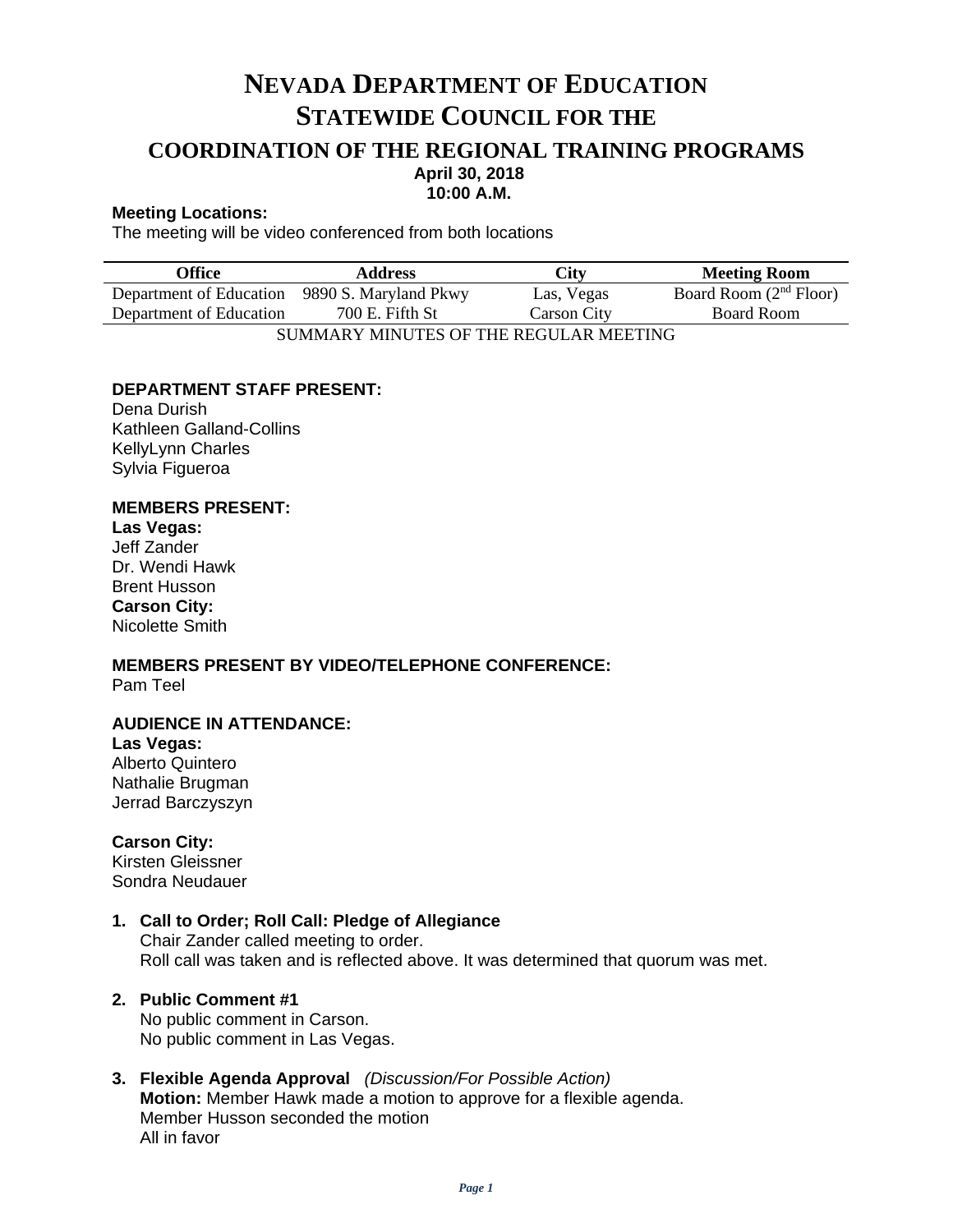## **Motion carried unanimously**

- **4. Approval of Prior Meeting Minutes for January 26, 2018 Motion:** Member Husson moved to approve the January 26, 2018 meeting minutes Member Smith seconded the motion All in favor **Motion carried unanimously.**
- **5. Nevada Department of Education Updates** *(Information/Discussion)* Members will hear updates from NDE regarding items of interest that may impact the work of the Council.
	- Kathleen Collins-Galland *NDE Education Programs Supervisor for Office of Educator Development & Support* gave staffing updates and introductions of new Administrative Assistant, Sylvia Figueroa, that will help support the council and introduction of KellyLynn Charles, Education Programs Professional, and will be technical assistance for the council, Great Teaching and Leading Fund, and other teacher recognition programs. Kathleen introduced the first Teacher Leader in Residence, Stacey Dallas Johnston. The position is not an official NDE position, but is on loan from Clark County School District for about 18 months and will be the liaison between the Nevada Department of Education and teachers in the field. She can help with policy questions and help communicate to the teachers in the field. She will be helping to support the superintendent's teachers' cabinet that will be starting soon.
	- *Dena Durish, NDE Deputy Superintendent for Educator Effectiveness & Family Engagement gave GTLF updates on suggestions from before, multiple year awards. Dena confirmed the Teacher Leader in Residence is not an official NDE state position. In the legislative session, the legislators approved to have educators in residence through either fellowships or teachers in residence. This summer some "LE fellows" will be brought on board for about six to eight weeks. Great Teaching and Leading Fund was one of the programs that was reviewed by an external evaluator in 2015. The program was determined to be going great but there were some suggestions. Award multiple year awards which was done this last round. The state board determined the priorities; review team determined there was a large amount and some carryover that was given out for FY18 and a little money that was awarded to those that did do a two year application for FY19 to ensure consistency and planning. There are some funds that have not been expended from FY18. For those that do not have a two year grant and we did not award all the FY19 funds, KellyLynn has been working with our finance office on creating a spreadsheet on what has been encumbered and what has been drawn down. Hopefully to be released later this week the Great Teaching and Leading application for FY19 funds. That will be going out on our grant's website and will be sent out to all the RPDP's and everyone that is eligible for that award. The review process and recommendations will be presented to the board in June and once the money becomes available in July it will go out.*
	- *Dena spoke on the Commission on Professional Standards and stated SB474 committee from 2015 session made several recommendations one of which was to revisit licensure and looking at professional development and renewal requirements. For the past year, and more particularly past several months, Jason Dietrich, Director of Licensure and Matt Borek who was the Programs Professional for approving professional development, help put together regulations that were sent through to the Commission on Professional Standards, will change the renewal process to become more meaningful based on the recommendations on that task force. The idea is*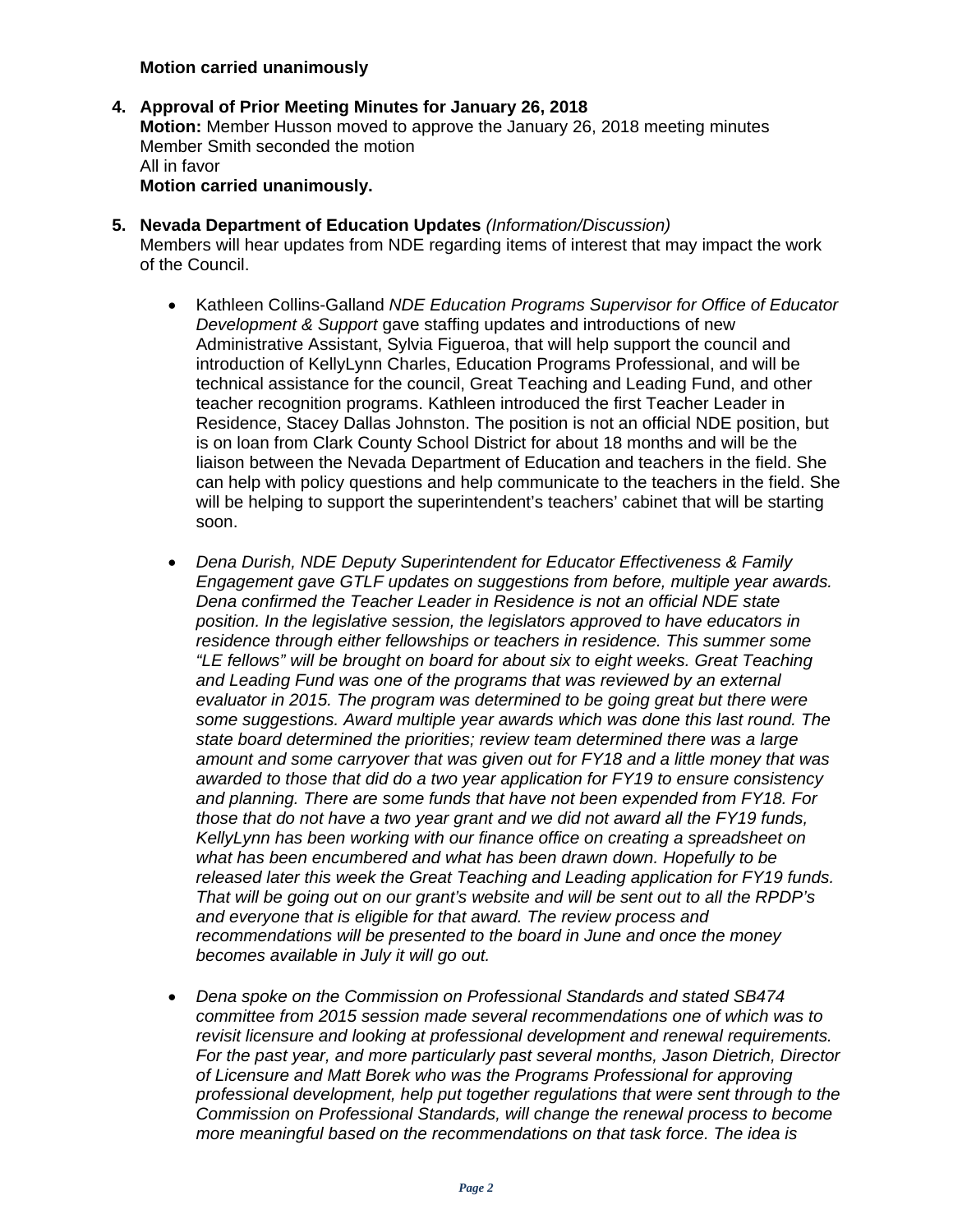*educators would work with their supervisors, look at their NEPF areas of need and take course work embedded professional development on an annual basis and then submit that and uploaded. There is now an online educator licensure system. Apply, renew, update addresses online, and create a portal for the license can be done in the educator licensure website. The educator look-up site has changed. The site will show employment history, degree history and other items that are also public record on licensees which will be able to be used for a lot more data. ESSA plan requires that every year we report on the number of not fully certified teachers and the number of not experienced teachers and the number of not effective teachers and the extent to which students in high poverty and high minority communities are being served at disproportionate rates. That system which is not just an online application system but truly a management system will allow us to be more thoughtful on all the data collection when it comes to educators.*

• *Statewide Improvement Plan (STIP) required by statute that every year the department submit to the board. ESSA plan and strategic plan says that all students are served by effective educators. We have broken things up underneath that an objective that is related to educator readiness with regard to preparation and licensure. We took the work around the NEPF….Strategy 2 which is high quality standards, curriculum, instruction, and support. Great opportunity to find out what is evidence based instruction materials, how do we align those with the standards and how are we ensuring that educators have instruction methods that are aligned with the NEPF that are meeting those requirements. There will be some upcoming conferences this summer to help meld those items together. Member Husson had questions for Dena Durish. Regarding the SB474 task force recommendations that were given in the January 2017 report, have they been presented to COPS yet or what's the process going forward with those? If not when will it? Do they then take all that information and decide what they want to do with it? Do they adopt it or have to adopt it? Member Husson wants some understanding on that. Dena Durish answered that not all recommendations go in front of COPS. Some recommendations went to this group, some went to the legislature and some went to COPS, and some go to the department for policy things. One example is the changing of the reporting around professional development and that was some statutory changes which led into AB77 and added some changes where districts and RPDPs are not creating duplicate reports. COPS had nothing to do with that. That was a legislative statutory thing. Maybe 2/3 of the items are in motion. Dena Durish will create a spreadsheet to show what we have done, what the next steps are, and what is holding up the others.*

#### **6. Update on RPDP Statewide Family Engagement Program**

#### *(Information/Discussion/Possible Action)*

Members will hear an update on the statewide parental involvement and family engagement training program to be established by the RPDP Council in collaboration with the Office of Parental Involvement and Family Engagement (PIFE) pursuant to NRS 391A.135. This may include, but is not limited to, module content, topics, format and planning development, implementation timelines, and possible action may include program recommendations.

• *Nathalie Brugman of SNRPDP gave an update on Family Engagement Training program. Based on feedback received and from survey questions some adjustments were made to the program. This will be a comprehensive program that will train teachers on the national standards for Parental and Family partnerships as well as the NEPF professional standards. There will be an introduction module that will anchor the educator's learning, provide background on Nevada policy and expectations with those standards and also the implantation of what the educators are learning. The design is based around that anchor. Goal is to have the teachers*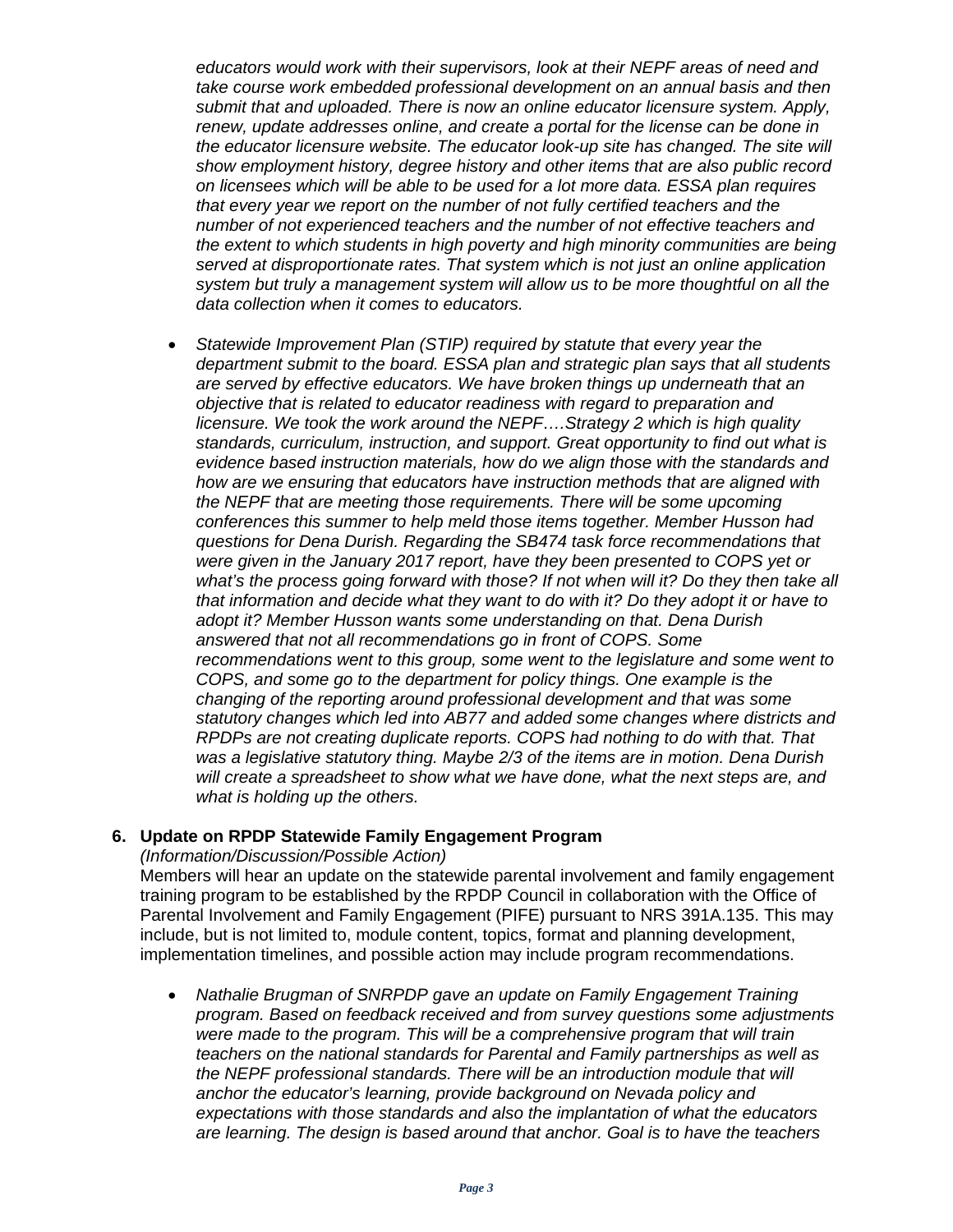*and educators take what they have learned in each individual module and connect it to a plan. The hope is to identify things they can do tomorrow, next month, or next year. There will be six additional modules within the program and each module will have its own learning cycle and will be replicated within each module and is very consistent. The content will change depending on what standard they are working on. Within each learning cycle there will be an introduction. The next step is "What do the standards say?" They will consider the goals as well as the indicators for each standard. The next step is for best practices. During this part of the module, they will*  be able to explore research behind the standard as well as best practices. There will *be video, articles, possibly scenarios to add into that portion. The final step is the resources section that will support further learning that educators can go through on their own. Those would involve content, some case studies, team community building workshops and activities and resources for parents. The format will be an online platform using Soft Chalk. The intent of the program is for teachers and educators to design the path that they want to go through. There will be a statewide website that will have all the handouts and facilitators guide as well as the links to each module. The content development will go out May and June and taking all the content and building the platform will be June/July. It should be ready to launch the entire program in August.*

• *Dena Durish gave comment on the Office of Parental Involvement and Family Engagement Curriculum. The Family Engagement council was created along with we received a position and the office within the agency was created and the family engagement work was added to the RPDPs and the council in creating a statewide program. The Family Engagement council was supposed to work with the department and with COPS to adopt regulations around course work that each individual would take for licensure. This was passed in 2011. The recommendations from the council were to COPS that every licensee would have a three-credit family engagement course. There was a lot of debate around that especially in our in-state programs talking about that family engagement was in vetted in all of the courses they were taking. The group felt strongly that that was not evident in seeing it in the classroom or seeing it in the syllabi. They felt very strongly that it would be a standalone class. All of our institutions in-state created a class and upon being eligible for licensure all of the graduates have now met that requirement. As a result from 2015, it created a provision on out of state licenses. We received national recognition. We are one of the few states that was on the forefront of requiring family engagement and an alignment with the six standards which created some unintended consequences. Alberto Quntero, Jason Dietrich and Dena Durish spent time recognizing that there are hundreds of educators that have moved here from out of state who have not yet met that provision and as a result would not been able to continue in the classroom in the fall. In contacting institutions, it was found out that many have now enrolled in that course. As a result an emergency regulation came about. Governor Sandoval asked for an emergency regulation and is valid for 120 days only. It allows for everyone who is issued a license this year is now extended to a 3-year provision. In addition to that, anyone who is issued a license during that 120 day period will be given that 3 years as that provision. Essentially anyone moving here from out of state will be given 3 years to meet those provisions which the majority for them is the family engagement class. The law states within that 120 days whatever agency the governor has directed to do this emergency regulations, it must revisit these regulations to determine if it needs to become a permanent regulation. Alberto Quintero will be working with the family engagement members and with the Commission of Professional Standards to determine whether or not 3 credits is the right amount, is the 3-year provision the right amount, or the group can choose to go*  back to the one-year provision or possibly choose two years. When initially passed, *the intent was a 3-credit course or professional development that was the equivalent of a 3 credit course. If COPS were to approve this the RPDP approved course could*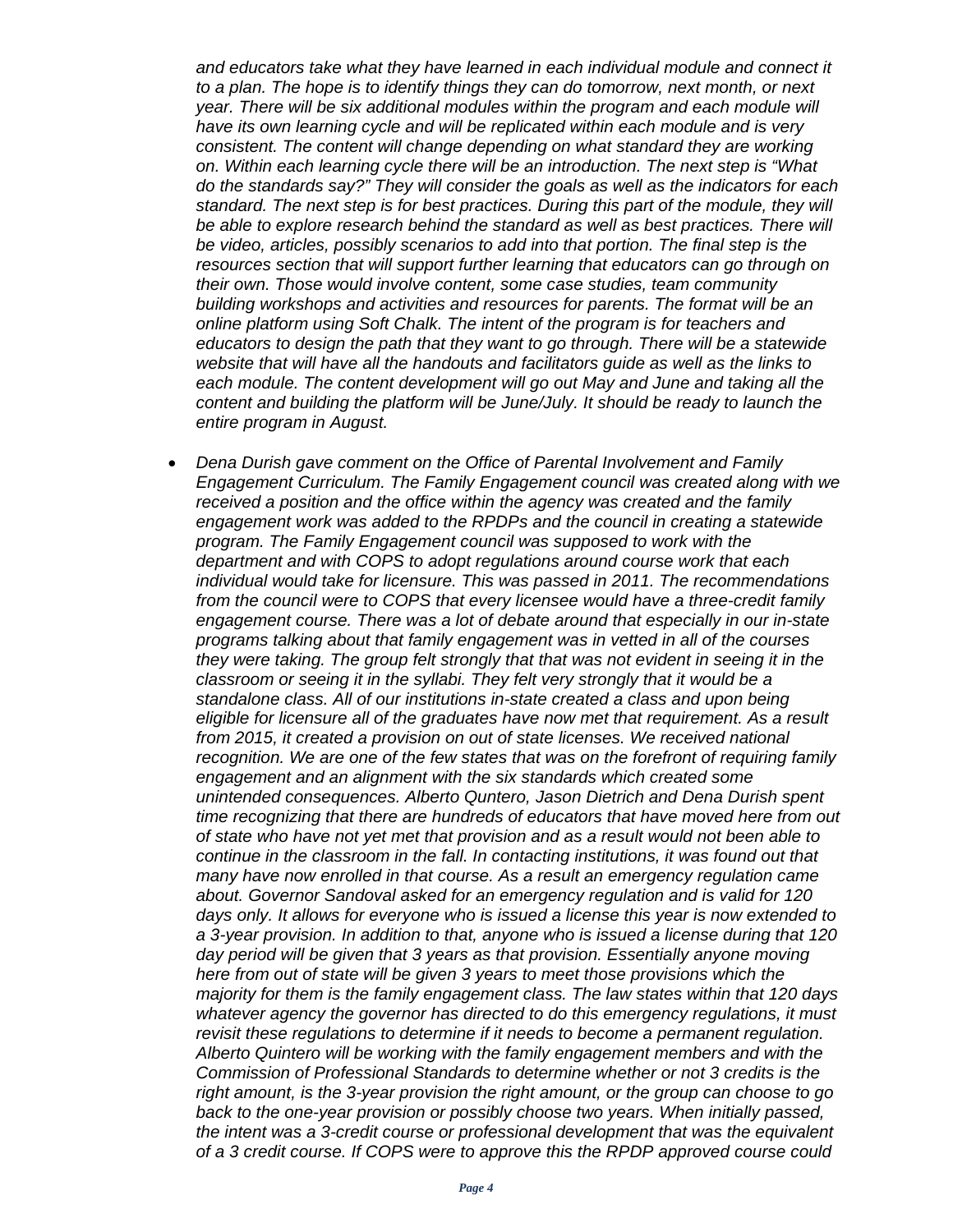*be taken to fulfil those requirements to the extent that it would not need to be taken in a college or university. This is all on hold until the update in the fall meeting.* 

### **7. FY18 Budget Amendments & FY19 Draft Budgets** *(Information/Discussion/For Possible Action)*

- There are no FY18 budget amendments at this time.
- FY19 draft budgets are in the process with everyone meeting with the local boards to develop those budgets and then bring them back to this board for approval.

### **8. RPDP Council Administrative Training Fund Budgets** *(Information/Discussion/Possible Action)*

Based on requests made by the regional RPDP Directors and Governing Boards, previous Council actions included approval of equal distribution of one-third of FY18 \$100,000 administrative training funds to be allocated to each of the RPDPs. Members will hear updates regarding the implementation of preliminary FY18 budgets, and possible action may include the approval of amended budgets, with remaining funds reallocated to other regions.

• *Sondra Neudauer, Grants Analyst stated that at the October/November meeting it was passed to continue to do the 33-33-33 for FY18. Each RPDP would submit their budget based on that. Award letters went out, budgets were submitted, and council approved them at the prior meeting. The discussion at the prior meeting that one of the three was not going to use the entire amount. It was requested that since the amount was already approved in the 33-33, an amended budget be submitted. Dena Durish spoke with Sondra and appears Elko will be keeping the original 33-33 award. Clark County School District will retain the \$14,304.40 award. Washoe County has submitted an amended budget and the total amount would be \$52,333.33. A revised budget was submitted. A revised award form needs to be done and after that request for funds can be submitted with changes in the narrative, and asking the council at the next meeting to do some strategic planning around the \$100,000.00 that it would not be distributed in the way the 33-33. This group will hear presentations from the regional boards and Teachers and Leaders council regarding use of funds for that. There is Title II-A money that is a 3% set aside just for admin. There is discussion to combine the \$100,000.00 with the 3% set aside just for administrator training. To be discussed in the next meeting in May will be what the \$100,000.00 be used for. Those would be separate sub awards, not just the 33-33-33 and may go to Fiscal*  agents or if approved might go to NASA. It would be a sub award. It would have a *budget and it would go directly out of the account with its own budget and go directly to NASA. FY19 would be a reset to that. Chair Zander agrees it is a good idea to look at that funding at what we feel is important such as guidelines and principals. Member Hawk had a question to Dena. What is the option in having NDE people doing submissions of ideas where they could utilize those funds to give us recommendations? What are the options with that? What are the timelines look like and is this something worth considering? Dena answered that this group would determine or come up with proposals. Member Hawk asked Dena if we would need a motion on that or is it a discussion item. Dena does not believe a motion is needed on that, but will look at the statute. Chair Zander clarified with Dena for this year's monies there will be revised grants going out to everyone. Dena referred question to Sondra. Sondra answered regarding modifications that need to be made before they can request funds. For Southern Nevada, when doing the narratives, the information on back needs to be put into the budget and put into the narratives. There should not be any attached paperwork that can get lost. Water and food items are not allowed under state grant. Any questions regarding budget or request for funds, Sondra can be reached by phone or email address. The more information listed, the easier it is for Sondra to go through it. Budget amendments can always be made and revisions*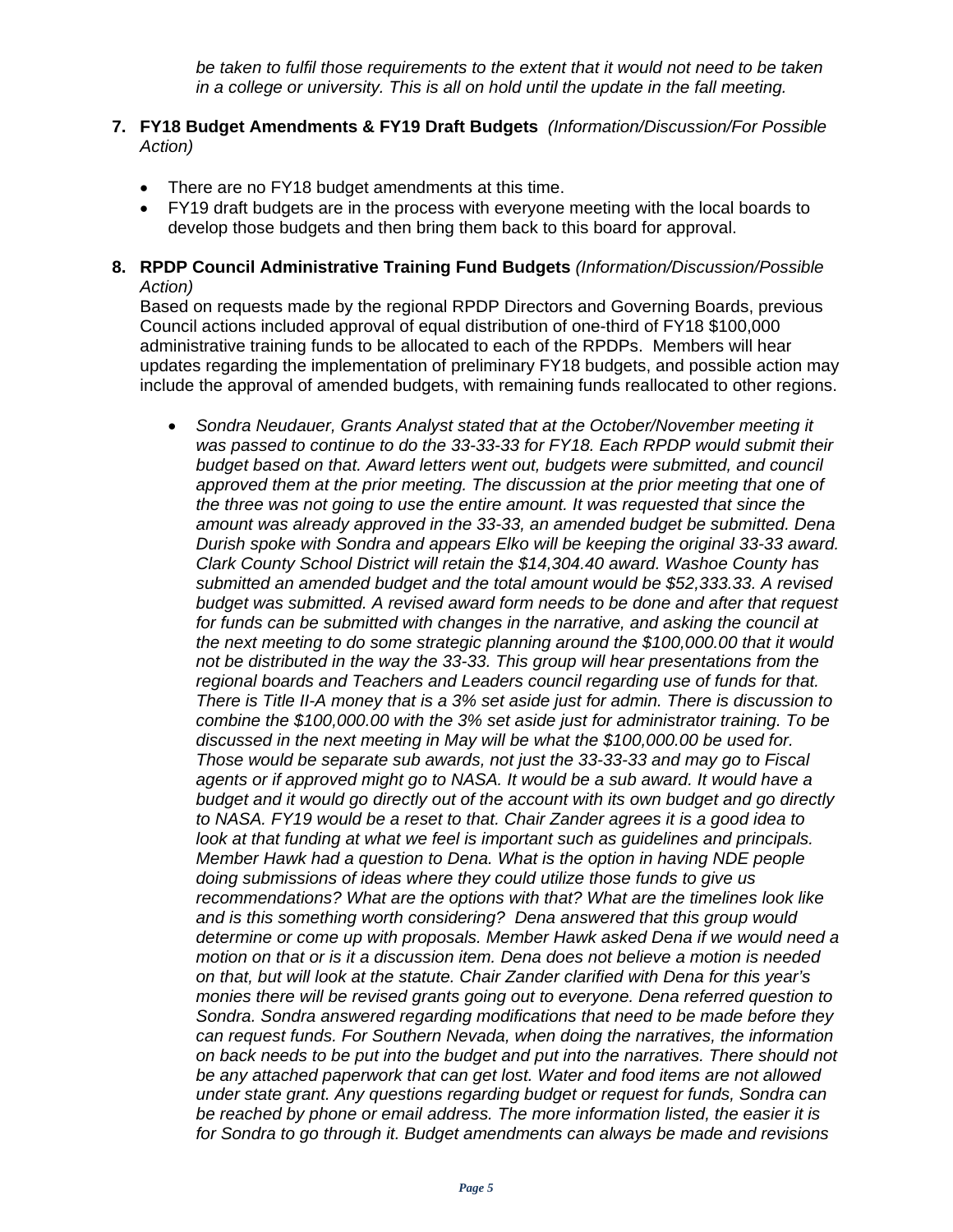*to change the funding. The sooner those are done, the sooner the awards can go out. Northwest Washoe County breaks down travel very well and clear which is good because legislature wants to see where the money is being spent. Dena had a question for Sondra. An email was received regarding carryover but more specifically related to the admin funds but also applies to both. Dena does not believe we are in a base year and carryover is not permitted for either of the two. Sondra confirmed that is correct. It cuts off at the end of the fiscal year. Whatever money that is not spent, it still comes out of the budget and a new budget would need to be re-done. For example for Great Teaching even if there is money left over from FY18 and even though a budget has been submitted, that money does not carry over to FY19. It's the budget that has already been approved for which will be getting that amount. If there is a lot leftover, it might be better to submit a new budget. Kathleen Galland-Collins, KellyLynn Charles and Sondra to discuss further. The ones that did submit the two year budget, those were the funds that have been allocated for FY19. If there are funds in FY18 leftover, those will be lost and will go back to the state. All funds do revert back to the State. Clarification is needed on what can be rolled over, what is allowed, and what is not allowed when rolling over funds. The concern is losing it in the base year. Dena had a question regarding unauthorized use of funds for food and water. Sondra stated no food is an allowable expense for any state grant. Dena spoke about an approval to amend the Southern Nevada and Northwest RPDP to reflect the updated amounts. An updated motion that the Northern Nevada RPDP admin funds would stay the same, the \$33,333.33. The Washoe Northwest RPDP would be changed to \$52,333.34 and Southern Nevada RPDP would stay at the previously approved \$14,304.40 and change amount.* 

*Motion:* Member Husson motioned Dena's previous statement. Member Smith seconded the motion All in favor **Motion passed at 11:09 AM**

- **9. Future Meeting Dates and Agenda Items**  *Information/Discussion)* Jeff Zander, Chair
	- Next meeting will be 5/21/18 at 10:00 AM
	- Agenda items for next meeting: FY18 budget amendments and FY19 budget
	- Talk about the administrative funds
	- Dena Durish spoke with updates regarding the report on SB474 status and sharing the renewal regulation language that was one of those recommendations, No PIFE recommendations at that time. There will be follow-up with the directors. This will be the opportunity to do three things:
		- **1.** Any final FY18 budget amendments
		- **2.** Approval of FY19 budgets
		- **3.** Our FY20-21 budgets are due. Ours are being worked on now, but some clarification is needed. To our understanding the directive from the Governor is it is still flat budget with 5%. FY20-21 budget projections will be going back to the council. Flat budget means a cut budget because of the salary adjustments. A budget enhancement request could be submitted that would request whatever that difference amount would be. A flat budget would still be submitted but also a budget enhancement request would be submitted that would cover the difference in that salary. That is what would need to be approved at the next meeting or whether or not the council supports those budget enhancement requests.
	- Chair Zander added that we have had relatively flat budgets for the last two bienniums for RPDPs and the issues that facilitators and coordinators that are working within the